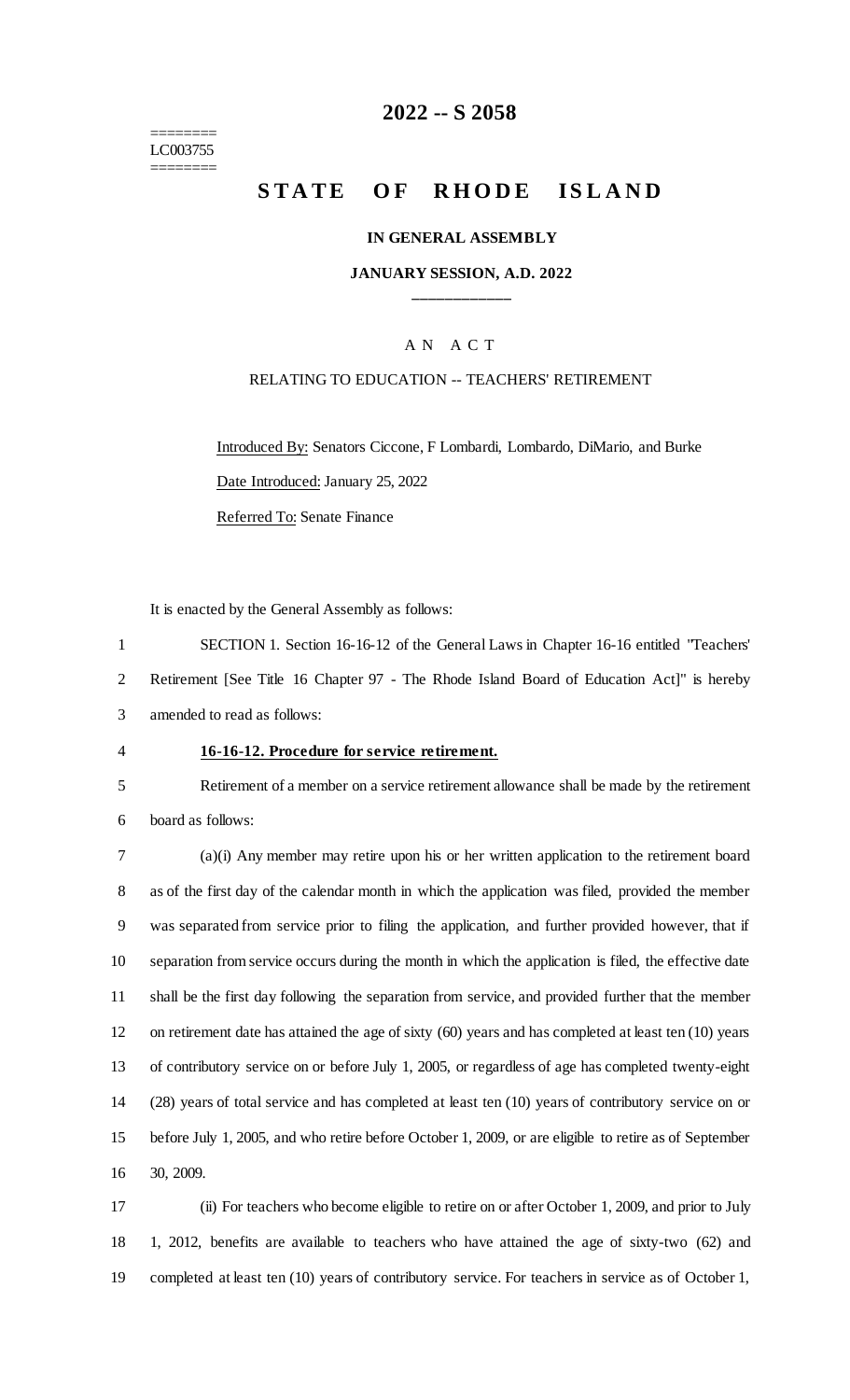2009, who were not eligible to retire as of September 30, 2009, but became eligible to retire prior to July 1, 2012, the minimum retirement age of sixty-two (62) will be adjusted downward in proportion to the amount of service the member has earned as of September 30, 2009. The proportional formula shall work as follows:

 (A) The formula shall determine the first age of retirement eligibility under the laws in effect on September 30, 2009, which shall then be subtracted from the minimum retirement age of sixty-two (62).

 (B) The formula shall then take the teacher's total service credit as of September 30, 2009, as the numerator and the years of service credit determined under (A) as the denominator.

 (C) The fraction determined in (B) shall then be multiplied by the age difference in (1) to apply a reduction in years from age sixty-two (62).

 (b)(i) Any member, who has not completed at least ten (10) years of contributory service on or before July 1, 2005, may retire upon his or her written application to the retirement board as of the first day of the calendar month in which the application was filed; provided, the member was separated from service prior thereto; and further provided, however, that if separation from service occurs during the month in which application is filed, the effective date shall be the first day following that separation from service; provided, the member on his or her retirement date had attained the age of fifty-nine (59) and had completed at least twenty-nine (29) years of total service; or provided, that the member on his or her retirement date had attained the age of sixty-five (65) and had completed at least ten (10) years of contributory service; or provided, that the member on his or her retirement date had attained the age of fifty-five (55) and had completed twenty (20) years of total service and provided, that the retirement allowance, as determined according to the formula in § 16-16-13 is reduced actuarially for each month that the age of the member is less than sixty-five (65) years and who retire before October 1, 2009, or are eligible to retire as of September 30, 2009.

 (ii) For teachers who become eligible to retire on or after October 1, 2009, and prior to July 1, 2012, benefits are available to teachers who have attained the age of sixty-two (62) and have completed at least twenty-nine (29) years of total service or have attained the age of sixty-five (65) and completed at least ten (10) years of contributory service. For teachers in service as of October 1, 2009, who were not eligible to retire as of September 30, 2009, but become eligible to retire prior to July 1, 2012, who have a minimum retirement age of sixty-two (62), the retirement age will be adjusted downward in proportion to the amount of service the member has earned as of September 30, 2009. The proportional formula shall work as follows:

(A) The formula shall determine the first age of retirement eligibility under the laws in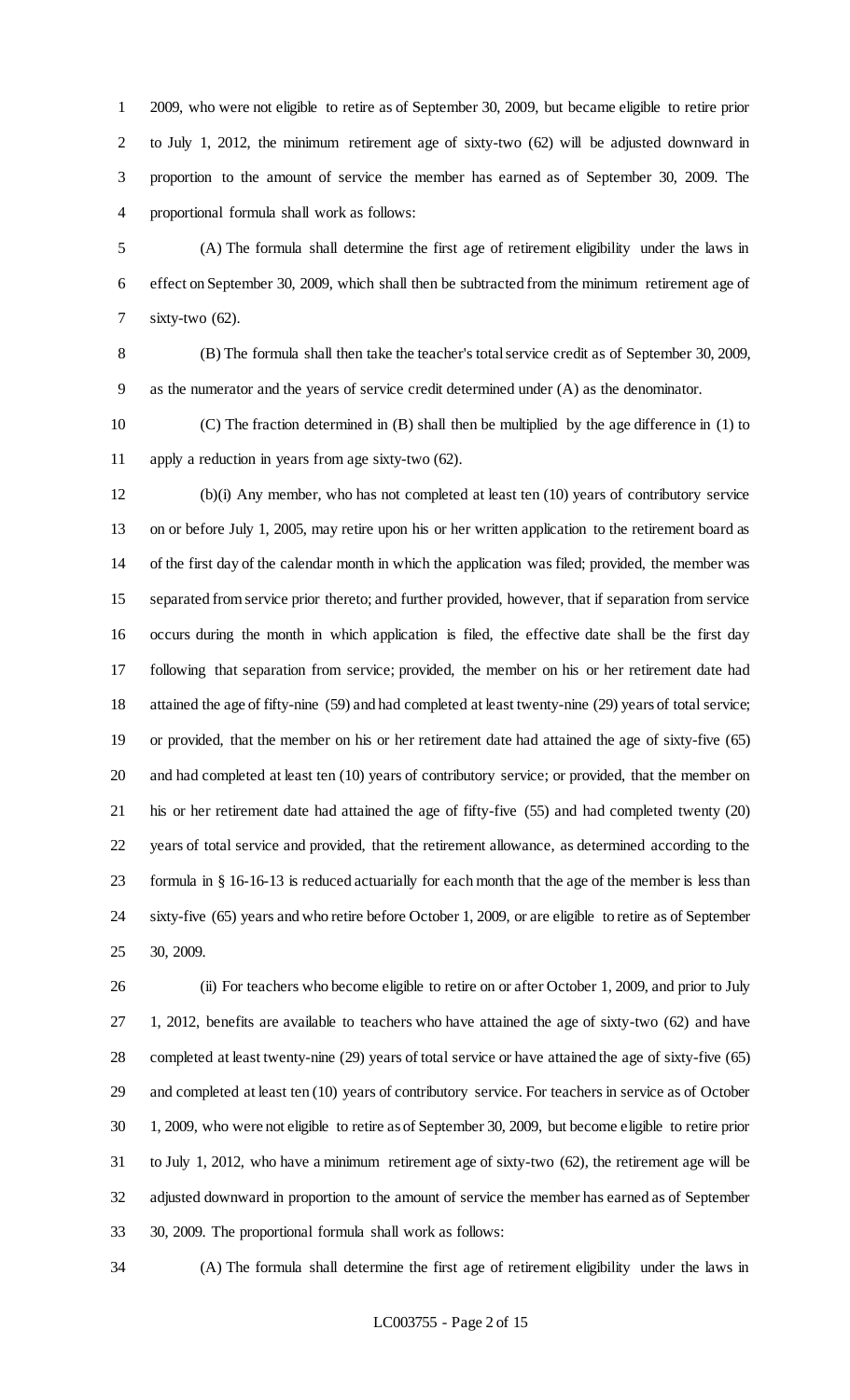effect on September 30, 2009, which shall then be subtracted from the minimum retirement age of sixty-two (62).

 (B) The formula shall then take the teacher's total service credit as of September 30, 2009, as the numerator and the years of service credit determined under (A) as the denominator.

 (C) The fraction determined in (B) shall then be multiplied by the age difference determined in (A) to apply a reduction in years from age sixty-two (62).

 (c) Effective July 1, 2012, the following shall apply to all teachers not eligible to retire prior to July 1, 2012:

 (i) A teacher with contributory service on or after July 1, 2012, shall be eligible to retire upon the completion of at least five (5) years of contributory service and attainment of the teacher's Social Security retirement age.

 (ii) For teachers with five (5) or more years of contributory service as of June 30, 2012, with contributory service on and after July 1, 2012, who have a retirement age of Social Security Retirement Age, the retirement age will be adjusted downward in proportion to the amount of service the teacher has earned as of June 30, 2012, but in no event shall a teacher's retirement age under this subparagraph (ii) be prior to the attainment of age fifty-nine (59) or prior to the teacher's retirement age determined under the laws in effect on June 30, 2012. The proportional formula shall work as follows:

 (1) The formula shall determine the first age of retirement eligibility under the laws in effect on June 30, 2012, which shall then be subtracted from Social Security retirement age;

 (2) The formula shall then take the teacher's total service credit as of June 30, 2012, as the numerator and the projected service at retirement age in effect on June 30, 2012, as the denominator;

 (3) The fraction determined in (2) shall then be multiplied by the age difference determined in (1) to apply a reduction in years from Social Security retirement age.

 (iii) Effective July 1, 2015, a teacher who has completed twenty (20) or more years of total service and who has attained an age within five (5) years of the eligible retirement age under subdivisions (c)(i) or (c)(ii) above or subsection (d) below, may elect to retire provided that the retirement allowance shall be reduced actuarially for each month that the age of the teacher is less 30 than the eligible retirement age under subdivisions  $(c)(i)$  or  $(c)(ii)$  above or subsection (d) below in accordance with the following table:

 **Year Preceding Retirement Cumulative Annual Reduction Cumulative Monthly Reduction**

34 For Year 1 9% 9% 75%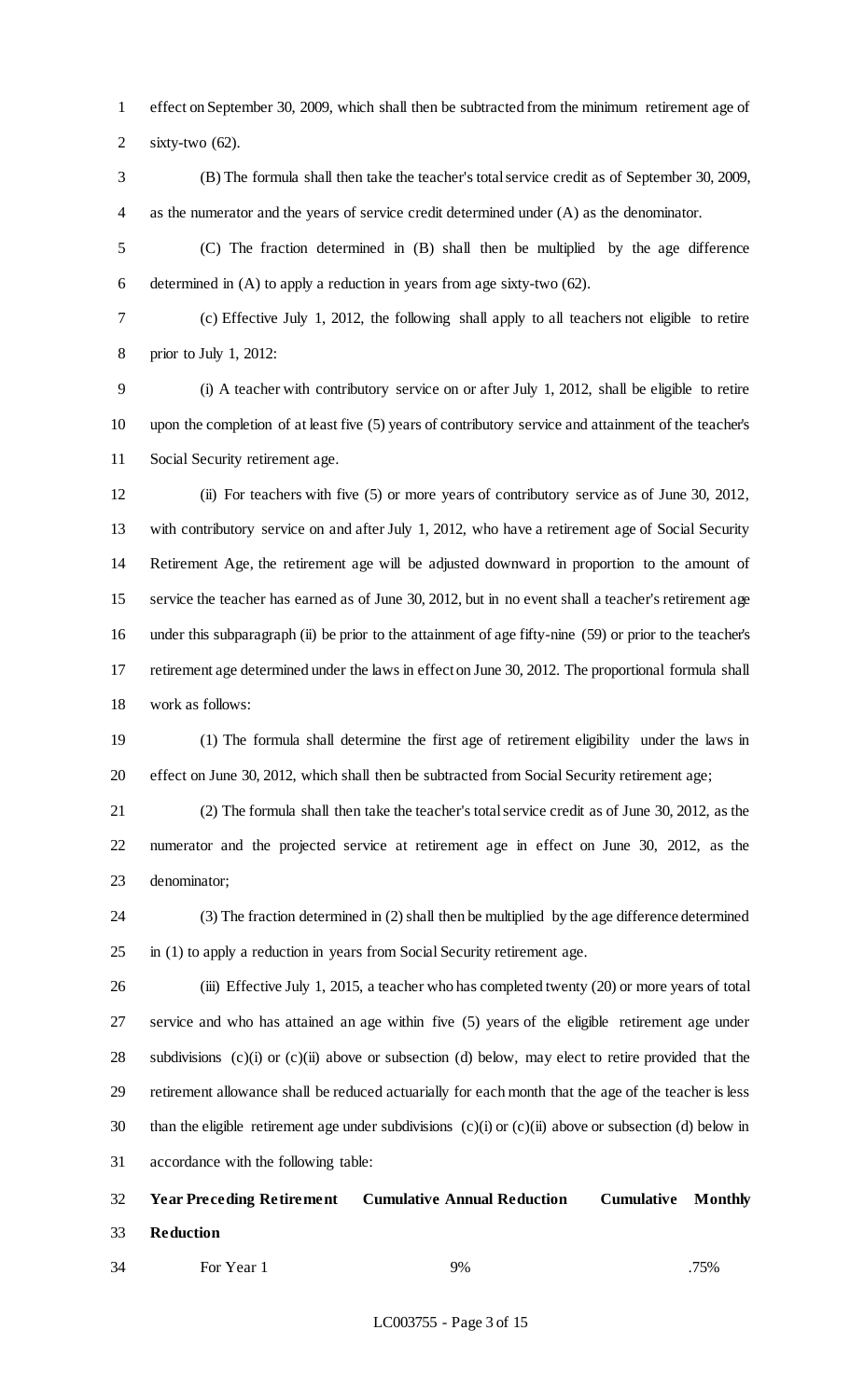| $\overline{1}$ | For Year 2 | 8% | .667% |
|----------------|------------|----|-------|
| 2              | For Year 3 | 7% | .583% |
| 3              | For Year 4 | 7% | .583% |
| $\overline{4}$ | For Year 5 | 7% | .583% |

 (iv) Notwithstanding any other provisions of section § 16-16-12(c), a teacher who has completed ten (10) or more years of contributory service as of June 30, 2012, may elect to retire at his or her eligible retirement date as determined under subsections (a) and (b) above provided that a teacher making an election under this paragraph shall receive the teacher's retirement benefit determined and calculated based on the teacher's service and average compensation as of June 30, 2012. This provision shall be interpreted and administered in a manner to protect a teacher's accrued benefit on June 30, 2012.

 (d)(i) Notwithstanding any other provisions of subsection (c) above, effective July 1, 2015, teachers in active service shall be eligible to retire upon the earlier of:

 (A) The attainment of at least age sixty-five (65) and the completion of at least thirty (30) years of total service, or the attainment of at least age sixty-four (64) and the completion of at least thirty-one (31) years of total service, or the attainment of at least age sixty-three (63) and the completion of at least thirty-two (32) years of total service, or the attainment of at least age sixty-two (62) and the completion of at least thirty-three (33) years of total service; or

(B) The teacher's retirement eligibility date under subsections (c)(i) or (c)(ii) above.

20 (ii) Notwithstanding any other provisions of subsection (c) or subsection (d)(i) of this section, effective July 1, 2022, teachers in active service shall be eligible to retire upon the earlier of:

 (A) The attainment of at least age sixty (60) and the completion of at least thirty (30) years 24 of total service; or

(B) The teacher's retirement eligibility date under subsections (c)(i) or (c)(ii) of this section.

 (e) Except as specifically provided in §§ 36-10-9.1, 36-10-12 through 36-10-15, and 45- 21-19 through 45-21-22, no member shall be eligible for pension benefits under this chapter unless (i) The member shall have been a contributing member of the employees' retirement system

for at least ten (10) years; or

 (ii) For teachers in active contributory service on or after July 1, 2012, the teacher shall have been a contributing member of the employees' retirement system for at least five (5) years.

 (2) Provided, however, a person who has ten (10) years service credit shall be vested; provided that for teachers in active contributory service on or after July 1, 2012, a teacher who has five (5) years of contributory service shall be vested.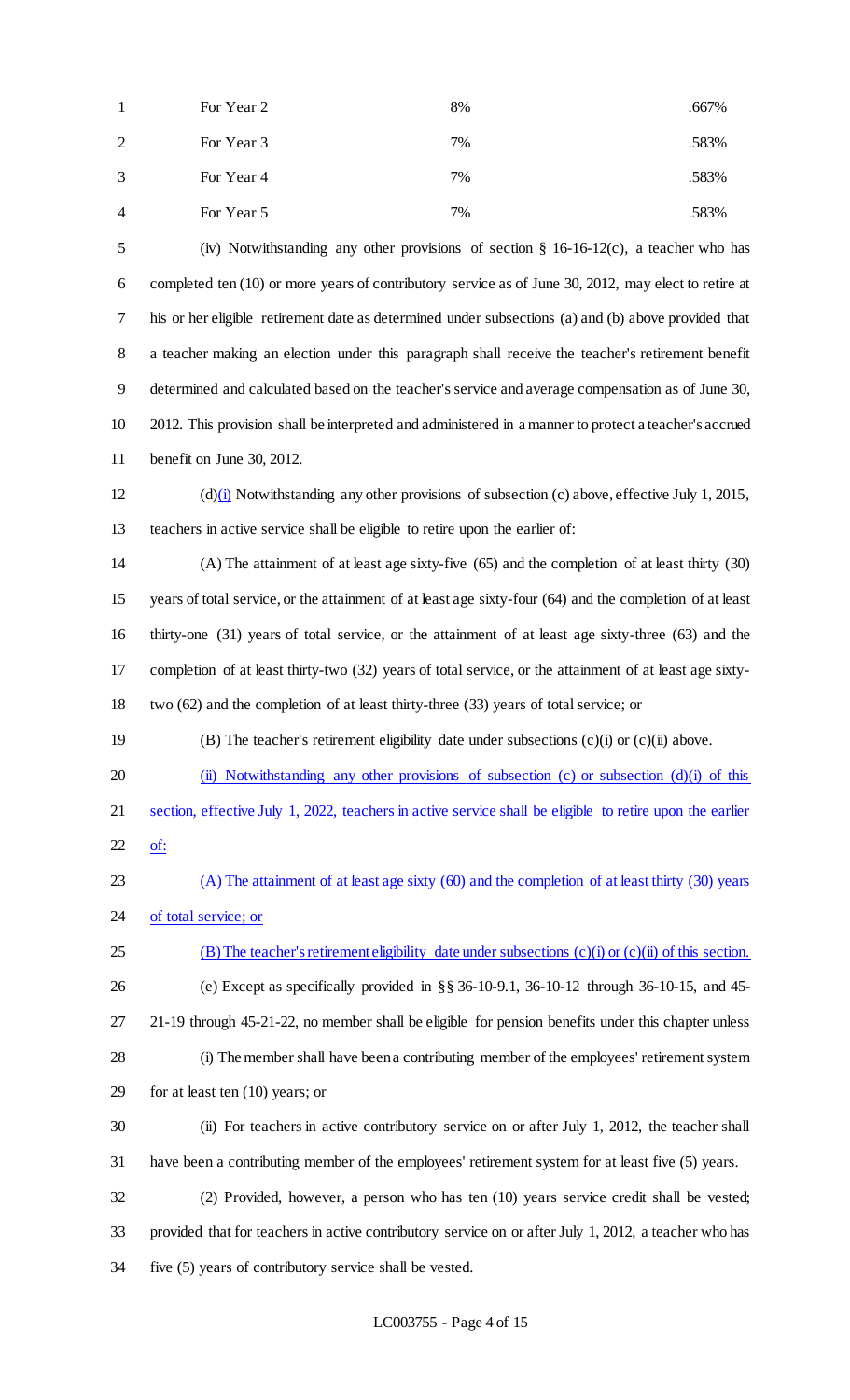(3) Furthermore, any past service credits purchased in accordance with § 36-9-38 shall be counted towards vesting.

 (4) Any person who becomes a member of the employees' retirement system pursuant to § 45-21-8 shall be considered a contributing member for the purpose of chapter 21 of title 45 and this chapter.

 (5) Notwithstanding any other provision of law, no more than five (5) years of service credit may be purchased by a member of the system. The five (5) year limit shall not apply to any purchases made prior to January 1, 1995. A member who has purchased more than five (5) years of service credit before January 1, 1995, shall be permitted to apply the purchases towards the member's service retirement. However, no further purchase will be permitted.

 (6) Notwithstanding any other provision of law, effective July 1, 2012, except for purchases under §§ 16-16-7.1, 36-5-3, 36-9-31, 36-10-10.4, and 45-21-53:

 (i) For service purchases for time periods prior to a teacher's initial date of hire, the purchase must be made within three (3) years of the teacher's initial date of hire; and

 (ii) For service purchases for time periods for official periods of leave as authorized by law, the purchase must be made within three (3) years of the time the official leave was concluded by the teacher. Notwithstanding paragraphs (i) and (ii) above, service purchases from time periods prior to June 30, 2012, may be made on or prior to June 30, 2015.

 (f) No member of the teachers' retirement system shall be permitted to purchase service credits for casual or seasonal employment, for employment as a temporary or emergency employee, a page in the general assembly, or for employment at any state college or university while the employee is a student or graduate of the college or university.

 (g) Except as specifically provided in §§ 16-16-6.2 and 16-16-6.4, a member shall not receive service credit in this retirement system for any year or portion of a year which counts as service credit in any other retirement system in which the member is vested or from which the member is receiving a pension and/or any annual payment for life. This subsection shall not apply to any payments received pursuant to the federal Social Security Act, 42 U.S.C. § 301 et seq.

 (h) A member who seeks to purchase or receive service credit in this retirement system shall have the affirmative duty to disclose to the retirement board whether or not he or she is a vested member in any other retirement system and/or is receiving a pension, retirement allowance, or any annual payment for life. The retirement board shall have the right to investigate as to whether or not the member has utilized the same time of service for credit in any other retirement system. The member has an affirmative duty to cooperate with the retirement board including, by way of illustration and not by way of limitation, the duty to furnish or have furnished to the retirement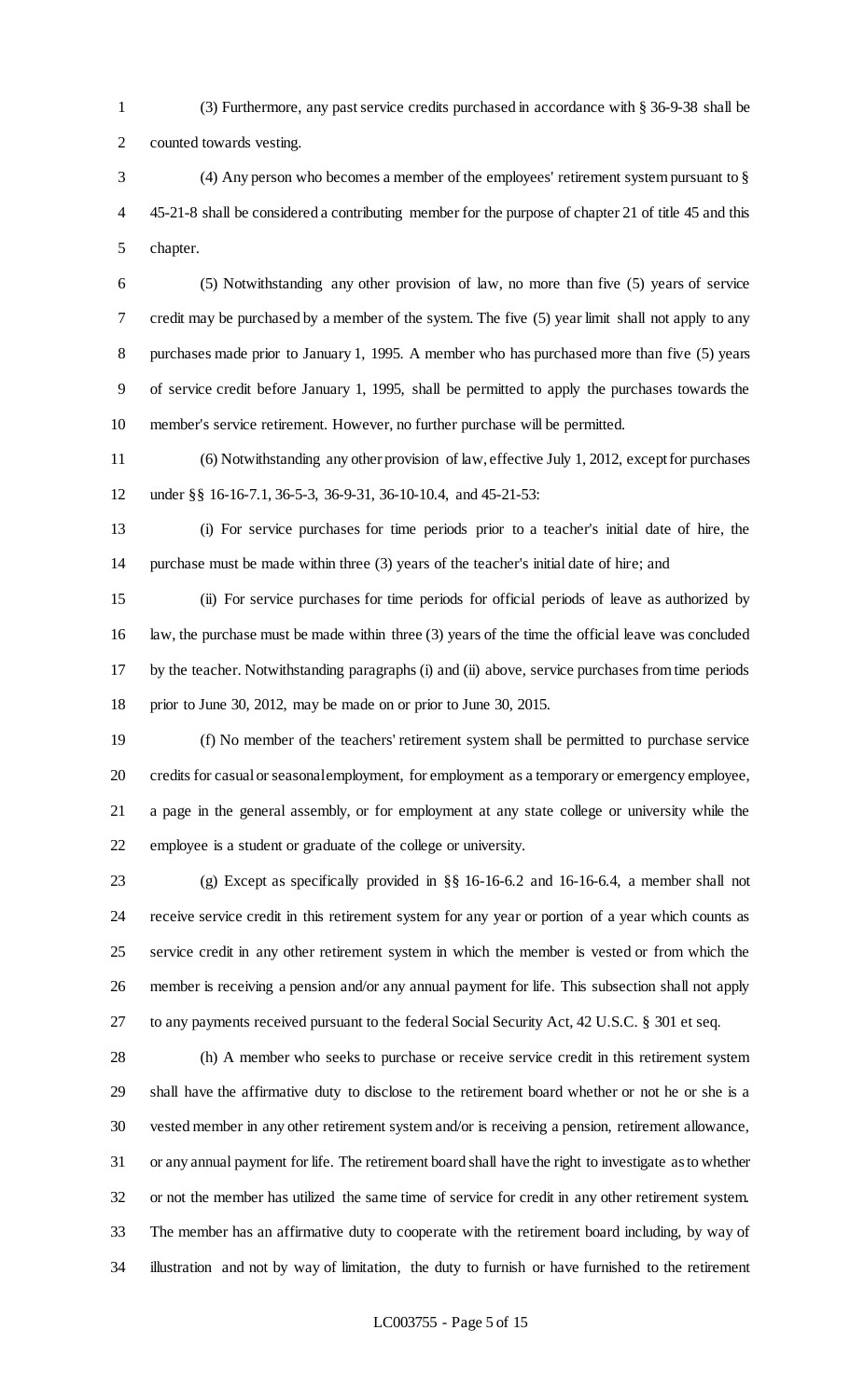board any relevant information that is protected by any privacy act.

 (i) A member who fails to cooperate with the retirement board shall not have the time of service credit counted toward total service credit until the time the member cooperates with the retirement board and until the time the retirement board determines the validity of the service credit.

 (j) A member who knowingly makes a false statement to the retirement board regarding service time or credit shall not be entitled to a retirement allowance and is entitled only to the return of his or her contributions without interest.

 SECTION 2. Section 36-10-9 of the General Laws in Chapter 36-10 entitled "Retirement System - Contributions and Benefits" is hereby amended to read as follows:

## **36-10-9. Retirement on service allowance -- In general.**

 Retirement of a member on a service retirement allowance shall be made by the retirement board as follows:

 (1)(a)(i) Any member may retire upon his or her written application to the retirement board as of the first day of the calendar month in which the application was filed; provided, the member was separated from service prior thereto; and further provided, however, that if separation from service occurs during the month in which application is filed, the effective date shall be the first day following that separation from service; and provided further that the member on his or her retirement date attained the age of sixty (60) and completed at least ten (10) years of contributory service on or before July 1, 2005, or who, regardless of age, has completed twenty-eight (28) years of total service and has completed at least ten (10) years of contributory service on or before July 1, 2005, and who retire before October 1, 2009, or are eligible to retire as of September 30, 2009.

 (ii) For members who become eligible to retire on or after October 1, 2009, and prior to July 1, 2012, benefits are available to members who have attained the age of sixty-two (62) and completed at least ten (10) years of contributory service. For members in service as of October 1, 2009, who were not eligible to retire as of September 30, 2009, but become eligible to retire prior to July 1, 2012, the minimum retirement age of sixty-two (62) will be adjusted downward in proportion to the amount of service the member has earned as of September 30, 2009. The proportional formula shall work as follows:

 (1) The formula shall determine the first age of retirement eligibility under the laws in effect on September 30, 2009, which shall then be subtracted from the minimum retirement age of sixty-two (62).

 (2) The formula shall then take the member's total service credit as of September 30, 2009, as the numerator and the years of service credit determined under (1) as the denominator.

(3) The fraction determined in (2) shall then be multiplied by the age difference determined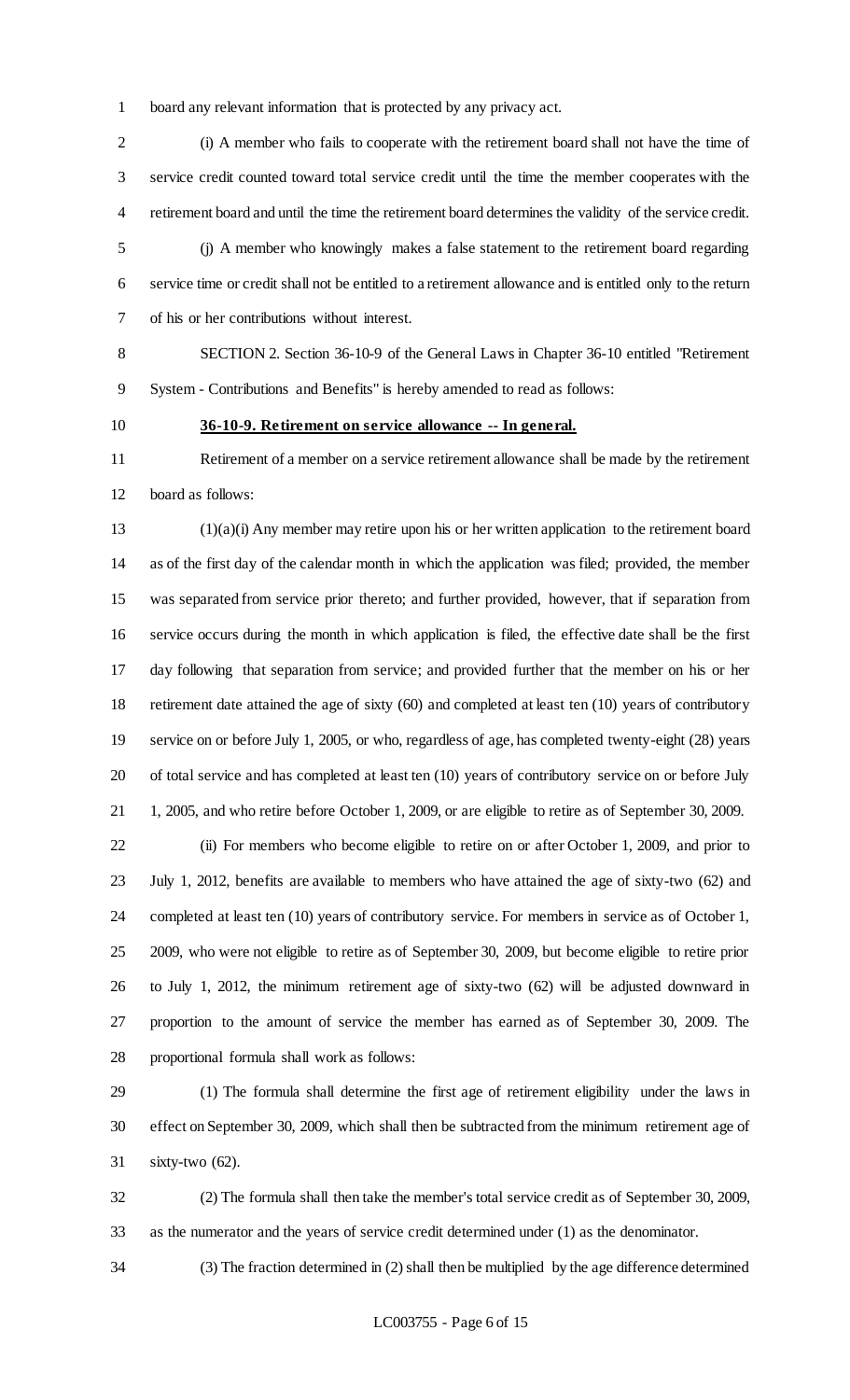in (1) to apply a reduction in years from age sixty-two (62).

 (b)(i) Any member, who has not completed at least ten (10) years of contributory service on or before July 1, 2005, may retire upon his or her written application to the retirement board as of the first day of the calendar month in which the application was filed; provided, the member was separated from service prior thereto; and further provided, however, that if separation from service occurs during the month in which application is filed, the effective date shall be the first day following that separation from service; provided, the member or his or her retirement date had attained the age of fifty-nine (59) and had completed at least twenty-nine (29) years of total service or provided that the member on his or her retirement date had attained the age of sixty-five (65) and had completed at least ten (10) years of contributory service; or provided, that the member on his or her retirement date had attained the age of fifty-five (55) and had completed twenty (20) years of total service provided, that the retirement allowance, as determined according to the formula in § 36-10-10 is reduced actuarially for each month that the age of the member is less than sixty-five (65) years, and who retire before October 1, 2009, or are eligible to retire as of September 30, 2009.

 (ii) For members who become eligible to retire on or after October 1, 2009 and prior to July 1, 2012, benefits are available to members who have attained the age of sixty-two (62) and completed at least twenty-nine (29) years of total service or have attained the age of sixty-five (65) and completed at least ten (10) years of contributory service. For members in service as of October 1, 2009, who were not eligible to retire as of September 30, 2009, but become eligible to retire prior to July 1, 2012, who have a minimum retirement age of sixty-two (62), the retirement age will be adjusted downward in proportion to the amount of service the member has earned as of September 30, 2009. The proportional formula shall work as follows:

 (1) The formula shall determine the first age of retirement eligibility under the laws in effect on September 30, 2009, which shall then be subtracted from the minimum retirement age of sixty-two (62).

 (2) The formula shall then take the member's total service credit as of September 30, 2009, as the numerator and the years of service credit determined under (1) as the denominator.

 (3) The fraction determined in (2) above shall then be multiplied by the age difference determined in (1) to apply a reduction in years from age sixty-two (62).

 (c) Effective July 1, 2012, the following shall apply to all members not eligible to retire prior to July 1, 2012:

 (i) A member with contributory service on or after July 1, 2012, shall be eligible to retire upon the completion of at least five (5) years of contributory service and attainment of the member's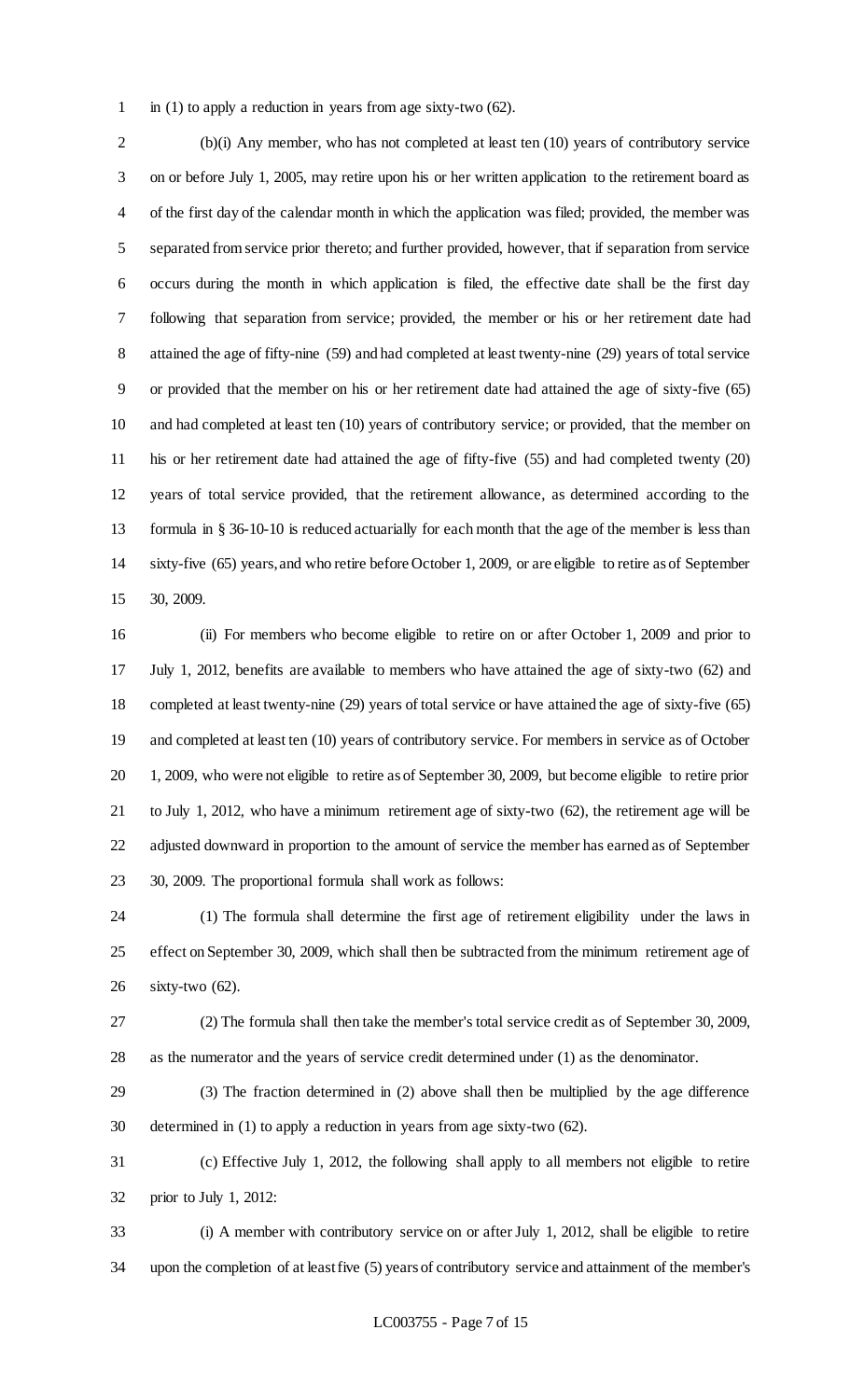Social Security retirement age.

 (ii) For members with five (5) or more years of contributory service as of June 30, 2012, with contributory service on and after July 1, 2012, who have a retirement age of Social Security Retirement Age, the retirement age will be adjusted downward in proportion to the amount of service the member has earned as of June 30, 2012, but in no event shall a member's retirement age under this subparagraph (ii) be prior to the attainment of age fifty-nine (59) or prior to the member's retirement age determined under the laws in effect on June 30, 2012. The proportional formula shall work as follows:

 (1) The formula shall determine the first age of retirement eligibility under the laws in effect on June 30, 2012, which shall then be subtracted from Social Security retirement age;

 (2) The formula shall then take the member's total service credit as of June 30, 2012, as the numerator and the projected service at retirement age in effect on June 30, 2012, as the denominator;

 (3) The fraction determined in (2) shall then be multiplied by the age difference determined in (1) to apply a reduction in years from Social Security retirement age.

 (iii) Effective July 1, 2015, a member who has completed twenty (20) or more years of total service and who has attained an age within five (5) years of the eligible retirement age under subparagraphs (c)(i) or (c)(ii) above or subsection (d) below, may elect to retire provided that the retirement allowance shall be reduced actuarially for each month that the age of the member is less than the eligible retirement age under subparagraphs (c)(i) or (c)(ii) above or subsection (d) below in accordance with the following table:

 Year Preceding Retirement Cumulative Annual Reduction Cumulative Monthly Reduction 24 For Year 1 9% 9% 24 For Year 1 22 25 For Year 2 667% 26 For Year 3 .583% **For Year 4** 7% .583% 28 For Year 5 7% 7% .583%

 (iv) Notwithstanding any other provisions of section 36-10-9(c), a member who has completed ten (10) or more years of contributory service as of June 30, 2012, may elect to retire at his or her eligible retirement date as determined under paragraphs (1)(a) and (1)(b) above provided that a member making an election under this paragraph shall receive the member's retirement benefit determined and calculated based on the member's service and average compensation as of June 30, 2012. This provision shall be interpreted and administered in a manner to protect a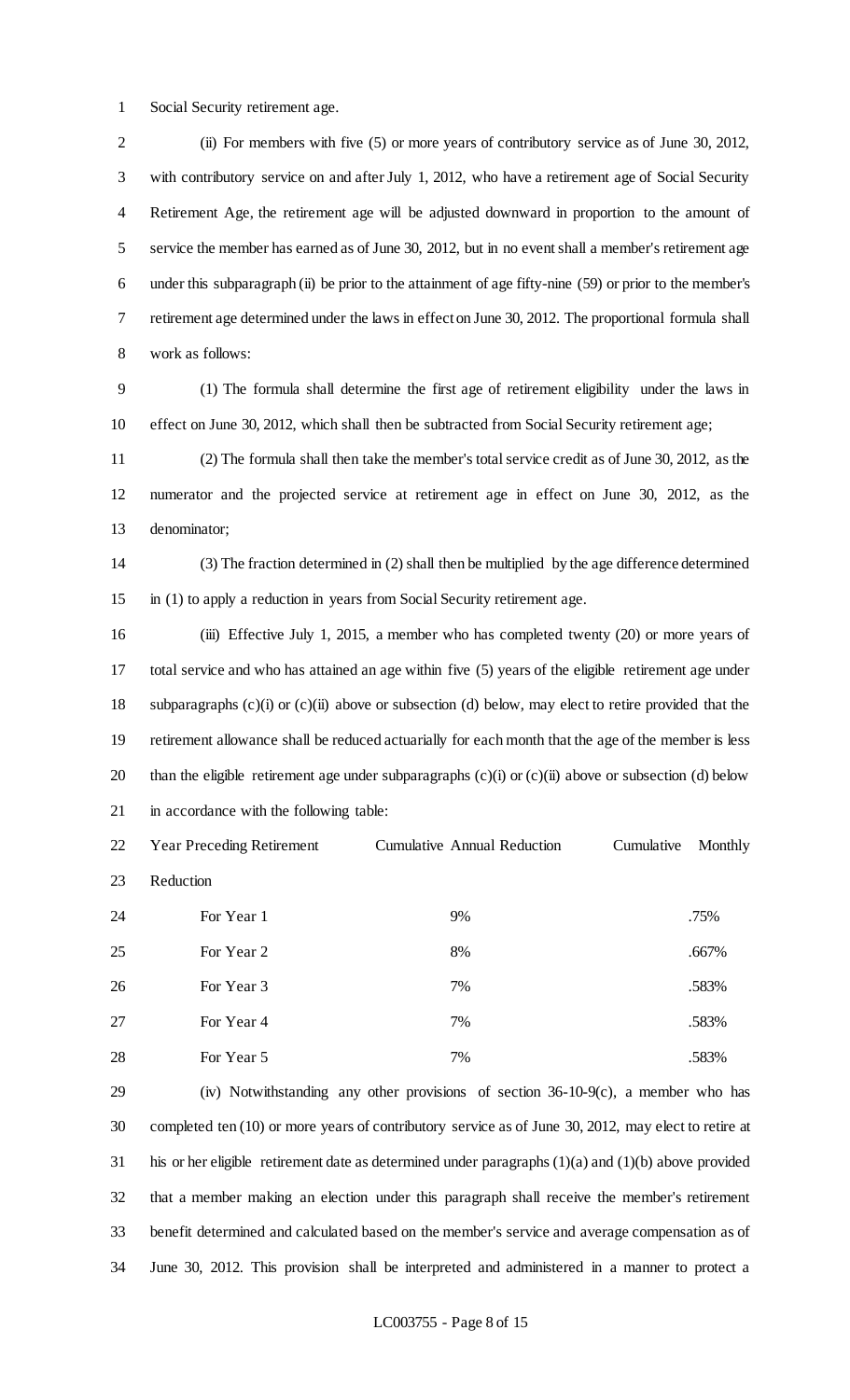member's accrued benefit on June 30, 2012.

2 (d)(i) Notwithstanding any other provisions of subsection (c) above, effective July 1, 2015, members in active service shall be eligible to retire upon the earlier of: (A) The attainment of at least age sixty-five (65) and the completion of at least thirty (30) years of total service, or the attainment of at least age sixty-four (64) and the completion of at least thirty-one (31) years of total service, or the attainment of at least age sixty-three (63) and the completion of at least thirty-two (32) years of total service, or the attainment of at least age sixty-two (62) and the completion of at least thirty-three (33) years of total service; or (B) The member's retirement eligibility date under 9 subsections  $(c)(i)$  or  $(c)(ii)$  above. (ii) Notwithstanding any other provisions of subsection (c) or subsection (d)(i) of this 11 section, effective July 1, 2022, members in active service shall be eligible to retire upon the earlier of: (A) The attainment of at least age sixty (60) and the completion of at least thirty (30) years of total service; or (B) The member's retirement eligibility date under subsections (c)(i) or (c)(ii) of this section. (2) Any faculty employee at a public institution of higher education under the jurisdiction of the council on postsecondary education shall not be involuntarily retired upon attaining the age of seventy (70) years. (3)(i) Except as specifically provided in § 36-10-9.1, §§ 36-10-12 -- 36-10-15, and §§ 45- 21-19 -- 45-21-22, (I) On or prior to June 30, 2012 no member shall be eligible for pension benefits under this chapter unless the member shall have been a contributing member of the employee's retirement system for at least ten (10) years, or (II) For members in active contributory service on or after July 1, 2012, the member shall have been a contributing member of the retirement system for at least five (5) years. (ii) Provided, however, a person who has ten (10) years service credit on or before June 16, 1991, shall be vested. (iii) Furthermore, any past service credits purchased in accordance with § 36-9-38 shall be counted towards vesting. (iv) Any person who becomes a member of the employees' retirement system pursuant to § 45-21-4 shall be considered a contributing member for the purpose of chapter 21 of title 45 and this chapter. (v) Notwithstanding any other provision of law, no more than five (5) years of service credit may be purchased by a member of the system. The five (5) year limit shall not apply to any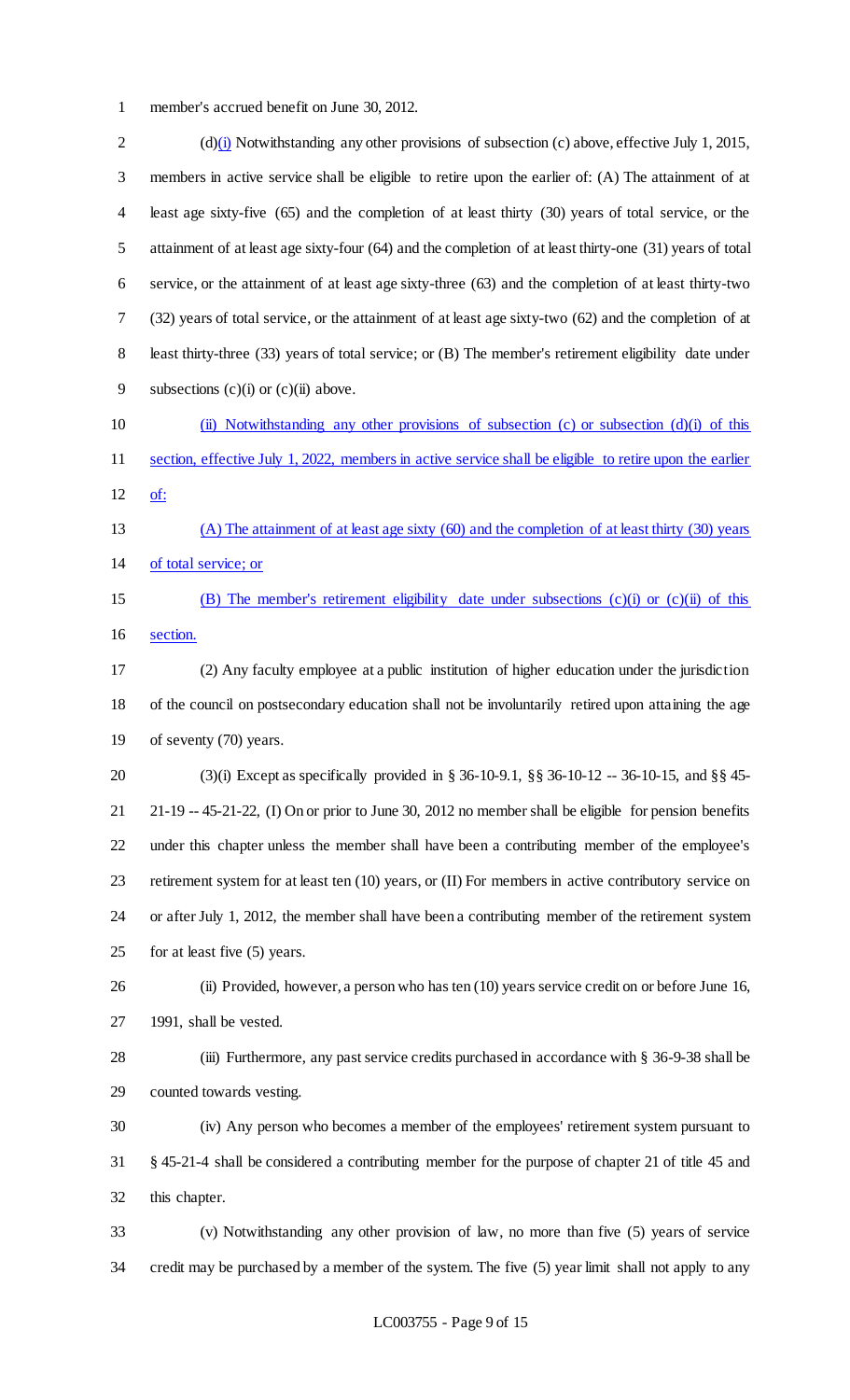purchases made prior to January 1, 1995. A member who has purchased more than five (5) years of service credits before January 1, 1995, shall be permitted to apply those purchases towards the member's service retirement. However, no further purchase will be permitted. Repayment in accordance with applicable law and regulation of any contribution previously withdrawn from the system shall not be deemed a purchase of service credit.

 (vi) Notwithstanding any other provision of law, effective July 1, 2012, except for purchases under §§ 16-16-7.1, 36-5-3, 36-9-31, 36-10-10.4, and 45-21-53, (A) For service purchases for time periods prior to a member's initial date of hire, the purchase must be made within three (3) years of the member's initial date of hire, (B) For service purchases for time periods for official periods of leave as authorized by law, the purchase must be made within three (3) years of the time the official leave was concluded by the member. Notwithstanding the preceding sentence, service purchases from time periods prior to June 30, 2012, may be made on or prior to June 30, 2015.

 (4) No member of the employees' retirement system shall be permitted to purchase service credits for casual, seasonal, or temporary employment, or emergency appointment, for employment as a page in the general assembly, or for employment at any state college or university while the employee is a student or graduate assistant of the college or university.

 (5) Except as specifically provided in §§ 16-16-6.2 and 16-16-6.4, a member shall not receive service credit in this retirement system for any year or portion of it, which counts as service credit in any other retirement system in which the member is vested or from which the member is receiving a pension and/or any annual payment for life. This subsection shall not apply to any payments received pursuant to the federal Social Security Act or to payments from a military pension earned prior to participation in state or municipal employment, or to military service credits earned prior to participation in state or municipal employment.

 (6) A member who seeks to purchase or receive service credit in this retirement system shall have the affirmative duty to disclose to the retirement board whether or not he or she is a vested member in any other retirement system and/or is receiving a pension, retirement allowance, or any annual payment for life. The retirement board shall have the right to investigate as to whether or not the member has utilized the same time of service for credit in any other retirement system. The member has an affirmative duty to cooperate with the retirement board including, by way of illustration and not by way of limitations the duty to furnish or have furnished to the retirement board any relevant information which is protected by any privacy act.

 (7) A member who fails to cooperate with the retirement board shall not have the time of service counted toward total service credit until such time as the member cooperates with the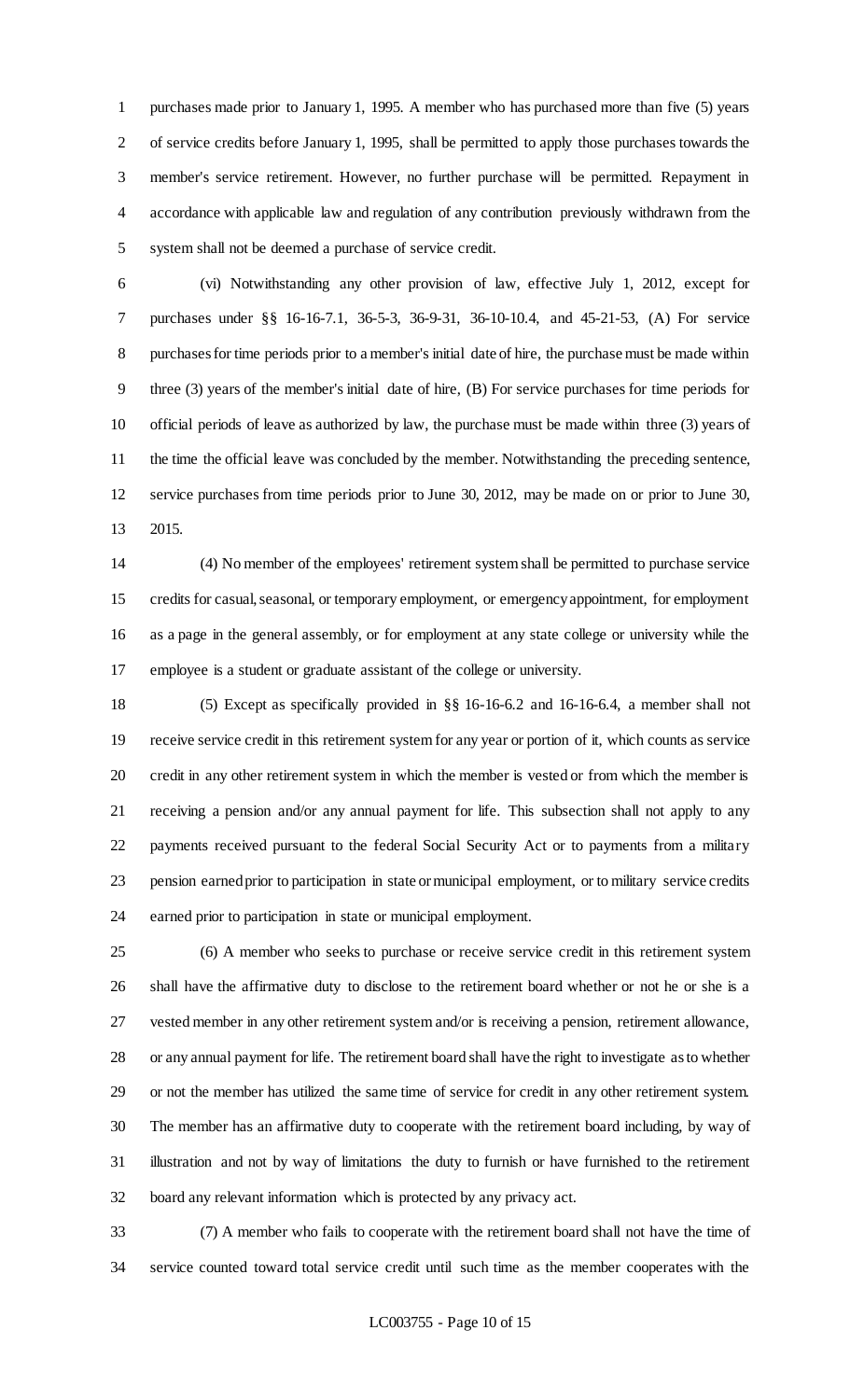retirement board and until such time as the retirement board determines the validity of the service credit.

- (8) A member who knowingly makes a false statement to the retirement board regarding service time or credit shall not be entitled to a retirement allowance and is entitled only to the return of his or her contributions without interest.
- SECTION 3. Section 45-21-16 of the General Laws in Chapter 45-21 entitled "Retirement of Municipal Employees" is hereby amended to read as follows:
- 

## **45-21-16. Retirement on service allowance.**

 Retirement of a member on a service retirement allowance shall be made by the retirement board as follows:

 (1)(i) Any member who is eligible to retire on or before June 30, 2012, may retire upon the member's written application to the retirement board as of the first day of the calendar month in which the application was filed, provided the member was separated from service prior to the application, and provided, further, that if separation from service occurs during the month in which application is filed, the effective date is the first day following the separation from service, provided that the member at the time so specified for the member's retirement has attained the applicable minimum retirement age and has completed at least ten (10) years of total service or who, regardless of age, completed thirty (30) years of total service, and notwithstanding that during the period of notification the member has separated from service. The minimum ages for service retirement (except for employees completing thirty (30) years of service) is fifty-eight (58) years.

 (ii) Effective July 1, 2012, the following shall apply to all members not eligible to retire prior to July 1, 2012:

 (A) A member with contributory service on or after July 1, 2012, shall be eligible to retire upon the completion of at least five (5) years of contributory service and attainment of the member's Social Security retirement age.

 (B) For members with five (5) or more years of contributory service as of June 30, 2012, with contributory service on and after July 1, 2012, who have a retirement age of Social Security retirement age, the retirement age will be adjusted downward in proportion to the amount of service the member has earned as of June 30, 2012, but in no event shall a member's retirement age under this subparagraph (B) be prior to the attainment of age fifty-nine (59) or prior to the member's retirement age determined under the laws in effect on June 30, 2012. The proportional formula shall work as follows:

 (1) The formula shall determine the first age of retirement eligibility under the laws in effect on June 30, 2012, which shall then be subtracted from Social Security retirement age;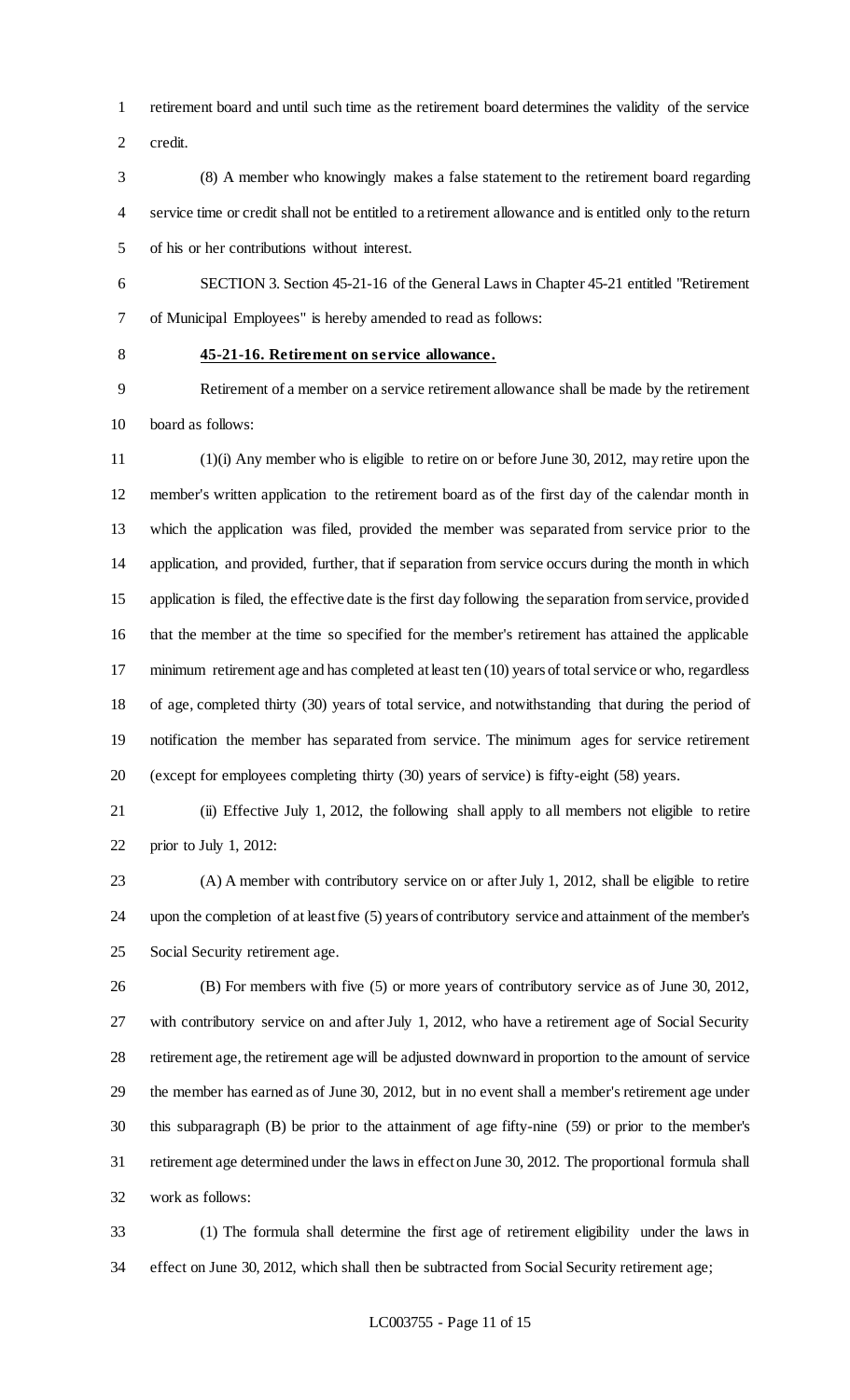(2) The formula shall then take the member's total service credit as of June 30, 2012, as the numerator and the projected service at retirement age in effect on June 30, 2012, as the denominator;

 (3) The fraction determined in (2) shall then be multiplied by the age difference determined in (1) to apply a reduction in years from Social Security retirement age.

 (C) Effective July 1, 2015, a member who has completed twenty (20) or more years of total service and who has attained an age within five (5) years of the eligible retirement age under 8 subparagraphs (ii)(A) or (ii)(B) above or subsection (iii) below, may elect to retire provided that the retirement allowance shall be reduced actuarially for each month that the age of the member is 10 less than the eligible retirement age under subparagraphs  $(ii)(A)$  or  $(ii)(B)$  above or subsection (iii) below in accordance with the following table:

 Year Preceding Retirement Cumulative Annual Reduction Cumulative Monthly Reduction 14 For Year 1 9% 9% .75% 15 For Year 2 .667% 16 For Year 3 7% .583% 17 For Year 4 7% .583% 18 For Year 5 7% .583%

 (D)(1) Notwithstanding any other provisions of § 42-21-16(1)(ii), a member who has completed ten (10) or more years of contributory service as of June 30, 2012, may elect to retire at his or her eligible retirement date as determined under paragraph (i) above provided that a member making an election under this paragraph shall receive the member's retirement benefit determined and calculated based on the member's service and average compensation as of June 30, 2012. This provision shall be interpreted and administered in a manner to protect a member's accrued benefit on June 30, 2012.

26 (iii) $(A)$  Notwithstanding any other provisions of subsection (ii) above, effective July 1, 2015, members in active service shall be eligible to retire upon the earlier of: (I) The attainment of at least age sixty-five (65) and the completion of at least thirty (30) years of total service, or the attainment of at least age sixty-four (64) and the completion of at least thirty-one (31) years of total service, or the attainment of at least age sixty-three (63) and the completion of at least thirty-two (32) years of total service, or the attainment of at least age sixty-two (62) and the completion of at least thirty-three (33) years of total service; or (II) The member's retirement eligibility date under 33 subsections  $(ii)(A)$  or  $(ii)(B)$  above.

34 (B) Notwithstanding any other provisions of subsection (ii) or subsection (iii)(A) of this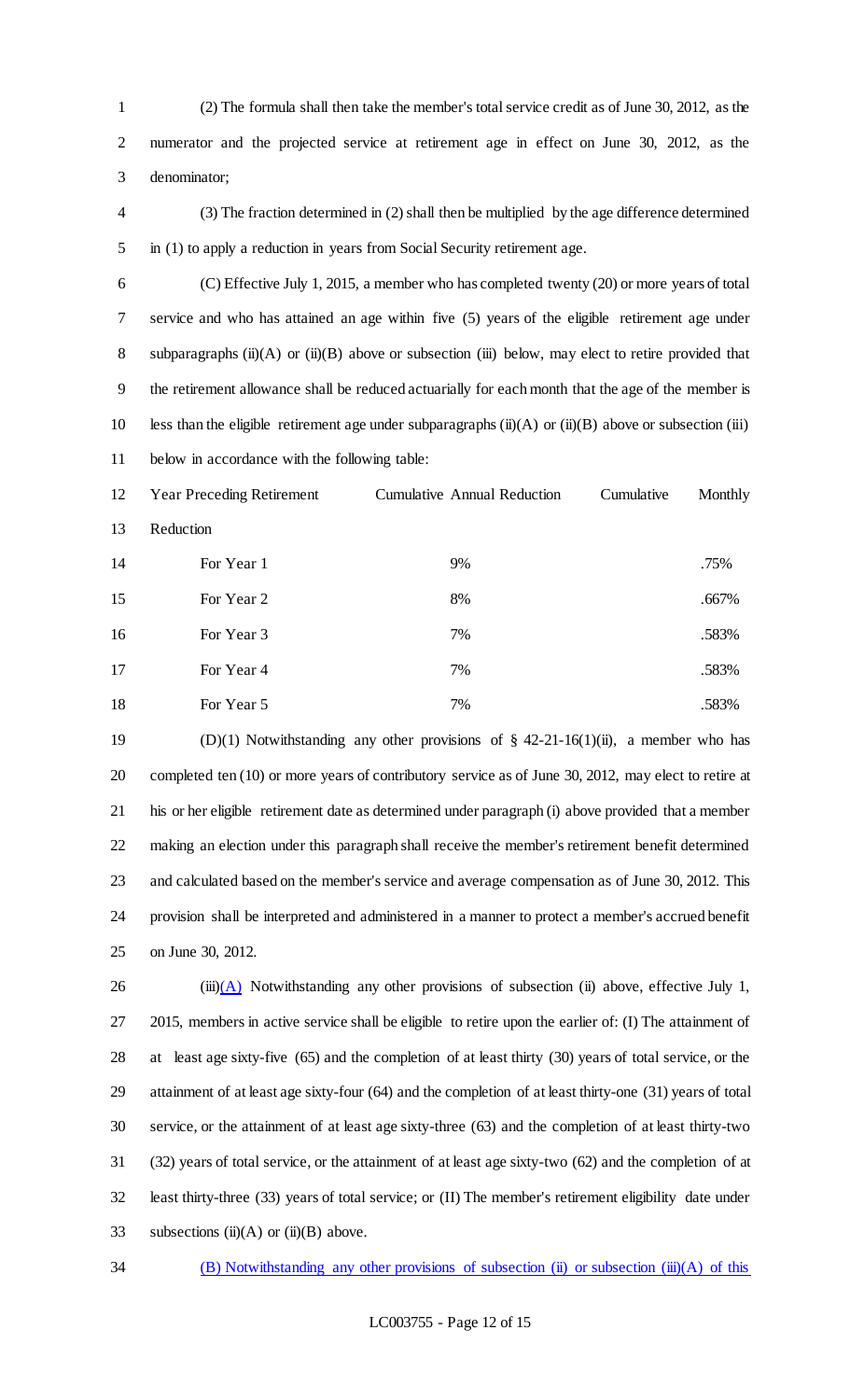section, effective July 1, 2022, members in active service shall be eligible to retire upon the earlier of: (I) The attainment of at least age sixty (60) and the completion of at least thirty (30) years of total service; or (II) The member's retirement eligibility date under subsections (ii)(A) or (ii)(B) of this section. (2) Except as specifically provided in §§ 45-21-19 -- 45-21-22, no member is eligible for pension benefits under this chapter unless: (I) On or prior to June 30, 2012, the member has been a contributing member of the employees' retirement system for at least ten (10) years; or (II) For members in active contributory service on or after July 1, 2012, the member shall have been a contributing member of the employees' retirement system for at least five (5) years. (i) Provided, however, a person who has ten (10) years service credit on or before June 16, 1991, is vested. (ii) Furthermore, any past service credits purchased in accordance with § 45-21-62 are counted towards vesting. (iii) Any person who becomes a member of the employees' retirement system pursuant to § 45-21-4 shall be considered a contributing member for the purpose of this chapter. (iv) Notwithstanding any other provision of law, no more than five (5) years of service credit may be purchased by a member of the System. The five (5)-year limit does not apply to any purchases made prior to the effective date of this provision. A member who has purchased more than five (5) years of service credit maximum, before January 1, 1995, shall be permitted to apply the purchases towards the member's service retirement. However, no further purchase will be permitted. Repayment, in accordance with applicable law and regulation, of any contribution previously withdrawn from the System is not deemed a purchase of service credit. (v) Notwithstanding any other provision of law, effective July 1, 2012, except for purchases under §§ 16-16-7.1, 36-5-3, 36-9-31, 36-10-10.4, and 45-21-53: (I) For service purchases for time periods prior to a member's initial date of hire; the purchase must be made within three (3) years of the member's initial date of hire; and (II) For service purchases for time periods for official periods of leave as authorized by law, the purchase must be made within three (3) years of the time the official leave was concluded by the member. Notwithstanding (I) and (II) above, service purchases from time periods prior to June 30, 2012, may be made on or prior to June 30, 2015.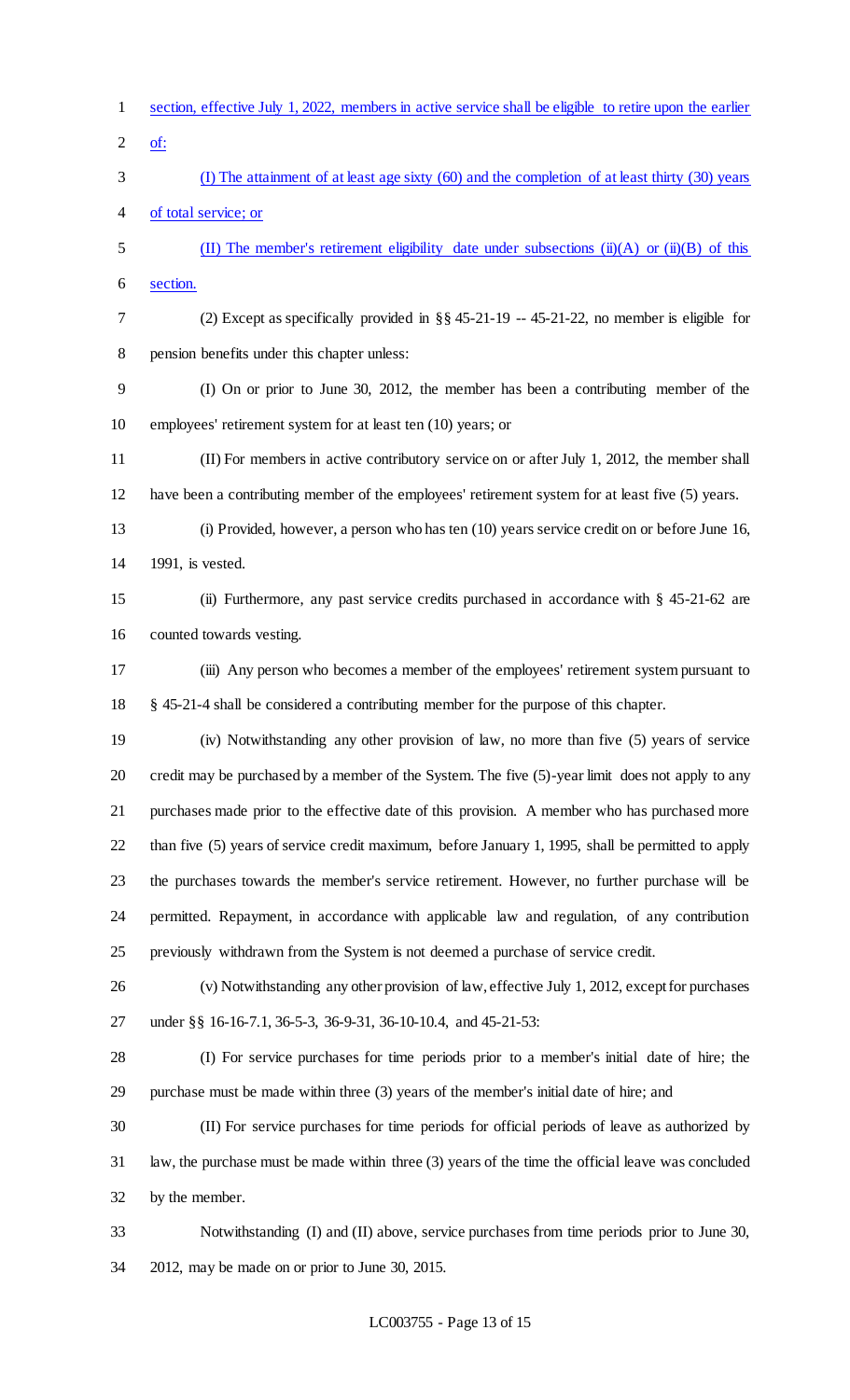(3) No member of the municipal employees' retirement system is permitted to purchase service credits for casual, temporary, emergency or seasonal employment, for employment as a page in the general assembly, or for employment at any state college or university while the employee is a student or graduate assistant of the college or university.

 (4) A member does not receive service credit in this retirement system for any year or portion of a year, which counts as service credit in any other retirement system in which the member is vested or from which the member is receiving a pension and/or any annual payment for life. This subsection does not apply to any payments received pursuant to the federal Social Security Act or to payments from a military pension earned prior to participation in state or municipal employment, or to military service credits earned prior to participation in state or municipal employment.

 (5) A member who seeks to purchase or receive service credit in this retirement system has the affirmative duty to disclose to the retirement board whether or not he or she is a vested member in any other retirement system and/or is receiving a pension retirement allowance or any annual payment for life. The retirement board has the right to investigate whether or not the member has utilized the same time of service for credit in any other retirement system. The member has an affirmative duty to cooperate with the retirement board including, by way of illustration and not by way of limitation, the duty to furnish or have furnished to the retirement board any relevant information which is protected by any privacy act.

 (6) A member who fails to cooperate with the retirement board shall not have the time of service counted toward total service credit until a time that the member cooperates with the retirement board and until a time that the retirement board determines the validity of the service credit.

 (7) A member who knowingly makes a false statement to the retirement board regarding service time or credit is not entitled to a retirement allowance and is entitled only to the return of his or her contributions without interest.

SECTION 4. This act shall take effect upon passage.

#### ======== LC003755 ========